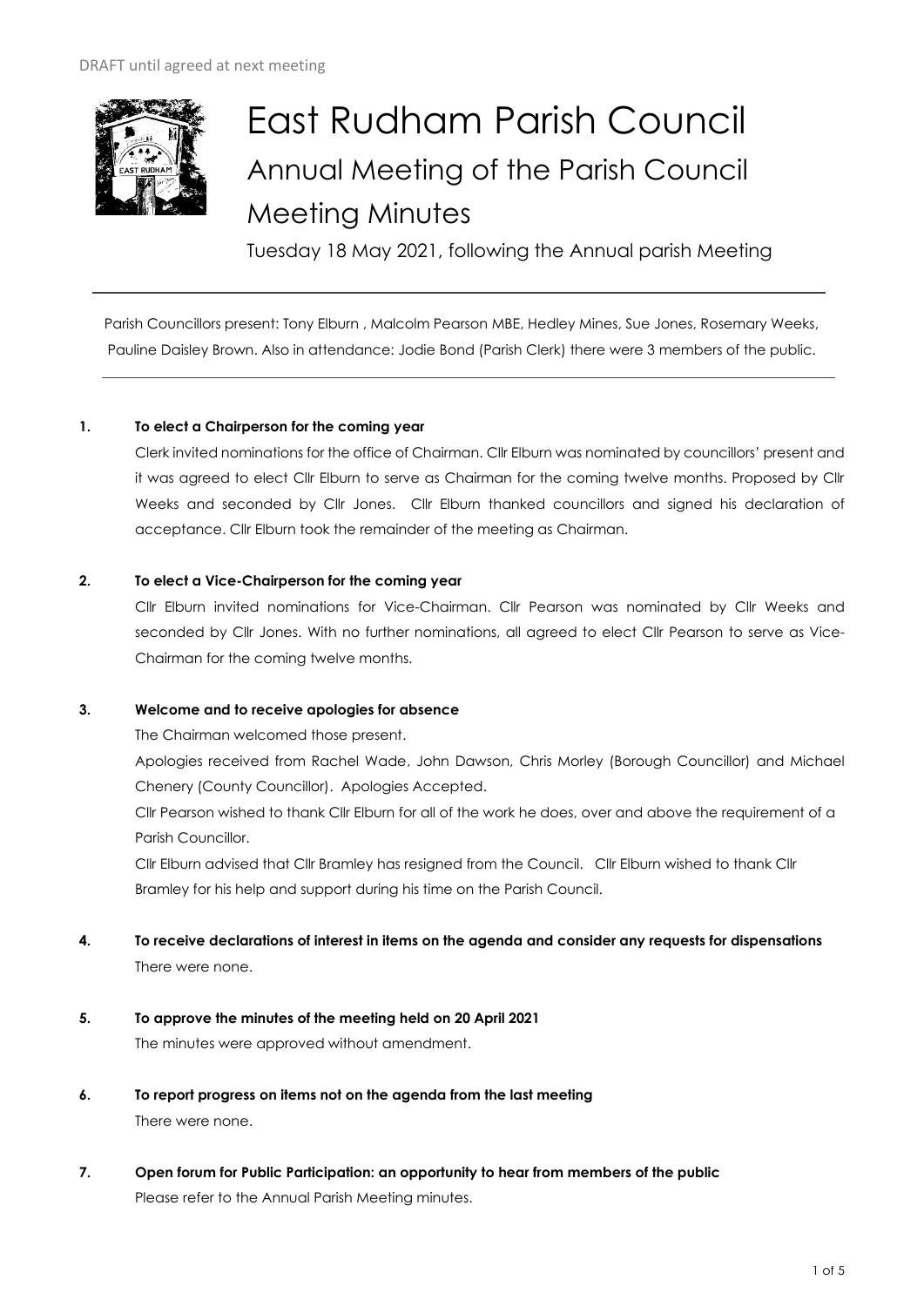#### **8. To receive updates from council members**

8.1 Jack's Lane Windfarm Community Fund

Cllr Elburn advised that since our last meeting it is hoped that the decision on bids would be made during late May instead of June.

Following Cllr Bramley's resignation there is an opening on the committee for a representative for the Parish Councillor and Cllr Elburn advised that Cllr Pearson agreed to stand in as an interim measure to keep things moving. It was agreed to wait until all Parish Councillors are present to formally agree a permanent representative on the committee going forward.

#### 8.2 SAM2

Cllr Mines report is as follows: -

Site is Station Road, monitoring Northbound traffic.

|                             | Latest                   | Previous                |
|-----------------------------|--------------------------|-------------------------|
| Dates                       | 24/03/2021 to 21/04/2021 | 3/12/2020 to 31/12/2020 |
| 85 <sup>th</sup> percentile | $33.5$ mph               | 30.5mph                 |
| Max speed                   | 50mph at 19:35           | 50mph at 13:40          |
| No. vehicles                | 8483                     | 13568                   |
| $% > 30$ mph                | 33%                      | 15%                     |

Cllr Mines explained that the SAM2 only records the speed of vehicles, not the type of car etc. There are four main locations that the SAM2 is rotated between. It does not display more than 3mph below the speed limit and once you hit 40mph it says 'Reduce Speed' to discourage people from speeding and attempting to 'beat their previous speed'

Cllr Mines has forwarded the rota to the clerk to share with West Rudham Parish Council.

# 8.3 Conservation Area in Churchyard

Cllr Daisley Brown is still awaiting to hear from NWT. They are looking to plant native trees instead of wildflowers. There has been some concern about wildflowers looking 'messy' and the maintenance required of their upkeep. There are schemes available to encourage people to plant native trees. Cllr Elburn asked Cllr Daisley Brown to contact the church authority prior to any trees being planted, for their guidance and or consent if required.

8.4 Village Christmas Tree No further update

#### **9. Open Spaces & Highways Issues**

#### 9.1 Village green

The fencing has now been completed and the final invoice has been received.

Cllr Pearson advised that a parishioner on the south side of the green has difficulty turning out of their gateway if a car parks opposite, and has requested help. Cllr Pearson suggested that a chain is erected with a small sign saying 'no parking' to replace the existing traffic cones, which would look much better too. Yellow lines would not be suitable as they would not be easily policed. The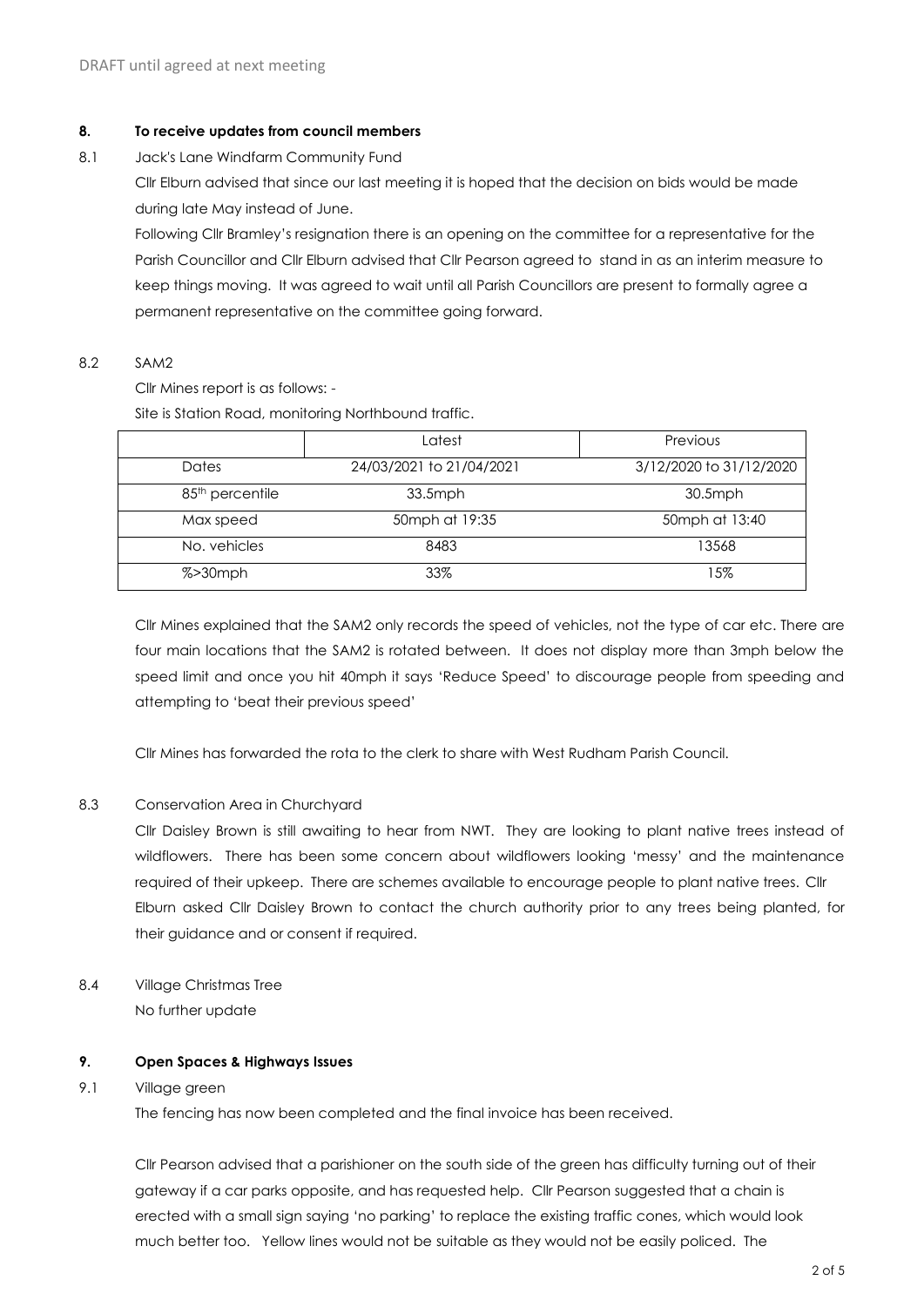parishioner has offered to contribute towards the cost. It was suggested that we contact Highways for their guidance and consent in the first instance. All agreed.

The picnic tables continue to be successful and well used. Flower donations for the tables would be gladly received.

- 9.2 School access PPS fund update Please refer to the Annual Parish Meeting minutes.
- 9.3 UK Power Networks Proposed Undergrounding Project update No further update yet and are waiting to hear whether they will accept our proposal for the new site.

#### **10. Playpark update**

ROSPA have confirmed they will be carrying out the annual play equipment inspection in June 2021. We are still awaiting news about the funding.

#### **11. East Rudham Cemetery**

The tree pruning will be put back until the autumn, however one cherry tree may be pruned sooner, as it is overhanging the path.

# 11.1 Review burial fees

Following discussion, the Council RESOLVED not to increase the burial fees at this time. It was last changed in 2019. Cllr Elburn recommended that they are reviewed again next year.

# **12. Newsletter**

Cllr Weeks advised that the newsletter is almost ready to go to print. If there are any last minute items for inclusion please get them to Cllr Weeks within the next few days. Clerk to forward a report to Cllr Weeks within the next day or two.

# **13. Planning Matters**

Land to the rear of the Butchers shop on Station Road (Smoke Houses). No further update received.

No further update received from BC or NCC regarding the signage and public access to Back Lane.

# 13.1 To receive results of applications.

20/01833/F The Firs 32 Bagthorpe Road East Rudham King's Lynn Norfolk PE31 8RA Proposed addition of part first floor to barn conversion approved under ref: 18/00379/F PC comment - Supports | KLWNBC decision – Granted

21/00182/F Broomsthorpe Hall Tatterford Road Broomsthorpe East Rudham Norfolk PE31 6TQ Variation of Condition 9 of Planning Permission 13/00514/F: Conversion of redundant agricultural buildings to 6 residential dwellings

PC comment - Supports | KLWNBC decision – Pending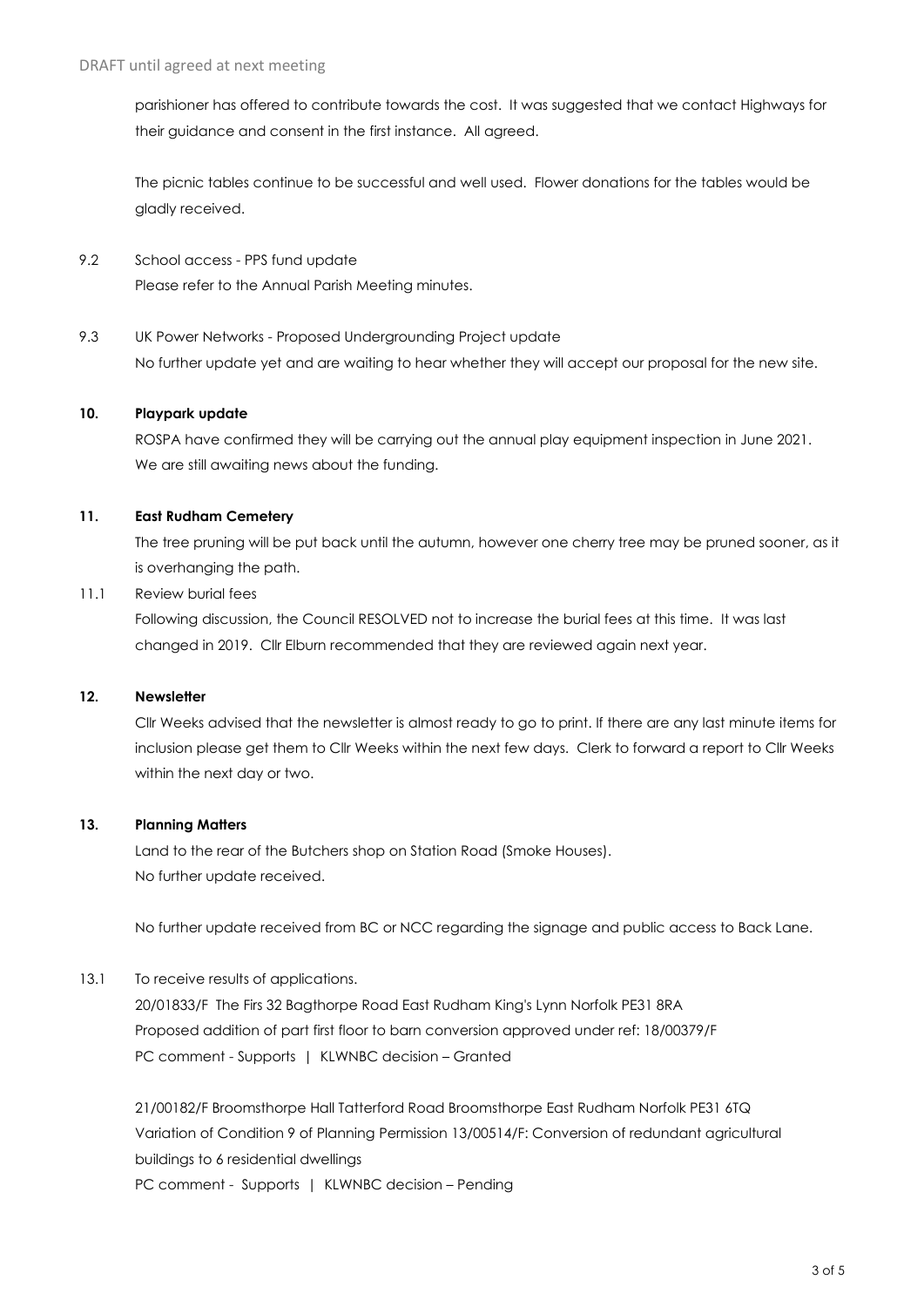21/00175/RM Land NW of St Patricks Villa Back Lane East Rudham Norfolk Pair of detached self-build dwelling and garages PC comment - Supports | KLWNBC decision – Pending

21/00263/F . 15 Eye Lane East Rudham King's Lynn Norfolk PE31 8RJ Proposed side extension PC comment - Supports | KLWNBC decision – Withdrawn

21/00233/F The Close Station Road East Rudham Norfolk PE31 8SU An open fronted timber framed garden room PC comment - Supports | BCKLWN decision - Granted

21/00498/F | Land NE of 5 Eye Lane and S of The Bungalow Fakenham Road, East Rudham Norfolk Proposed residential development PC Comment – Supports with some highway concerns | BCKLWN – Pending

13.2 To receive applications for consideration 21/00729/F | Broomsthorpe Hall, Tatterford Road, East Rudham REMOVAL OR VARIATION OF CONDITION 9 OF PLANNING PERMISSION 13/00514/F: Conversion of redundant agricultural buildings to 6 residential dwellings PC Comment – Supports | BCKLWN – Pending

# **14. Correspondence**

- Parishioner enquiry for new dog bin and grit bin in Coxford It was agreed to obtain prices and decide what we can do and whether it may have to wait until our next financial year.
- Parishioner letter regarding the development to the rear of the butcher shop (Smoke Houses) Cllr Elburn read out the content of the letter and each item was discussed and responded to. It was advised that the Borough Council was contacted to enquire whether they were aware of the development work and whether planning permission was required, as the area falls within a conservation area. This enquiry was made following numerous concerns from local parishioners.
- It was noted that a developer would usually notify the Borough Council, and therefore the Parish Council, prior to commencement of any work or development, as this particular developer has done in the past with another known site.
- With regards to the drainage on this site, there is no criticism on this as it appears to have been done properly – Cllr Elburn explained that the drainage that runs through the property is the responsibility of the land owner and it must be kept clear.
- Clerk advised that no reply has been received from the Borough Council yet further update to follow.

# **15. Finance**

15.1 To review the asset register for year ending 31 March 2021

The Council RESOLVED to agree the asset register presented by the Clerk. Further review will be carried out by the Chairman and Clerk for the next Financial Year. The total asset figure for 2020/21 was then confirmed.